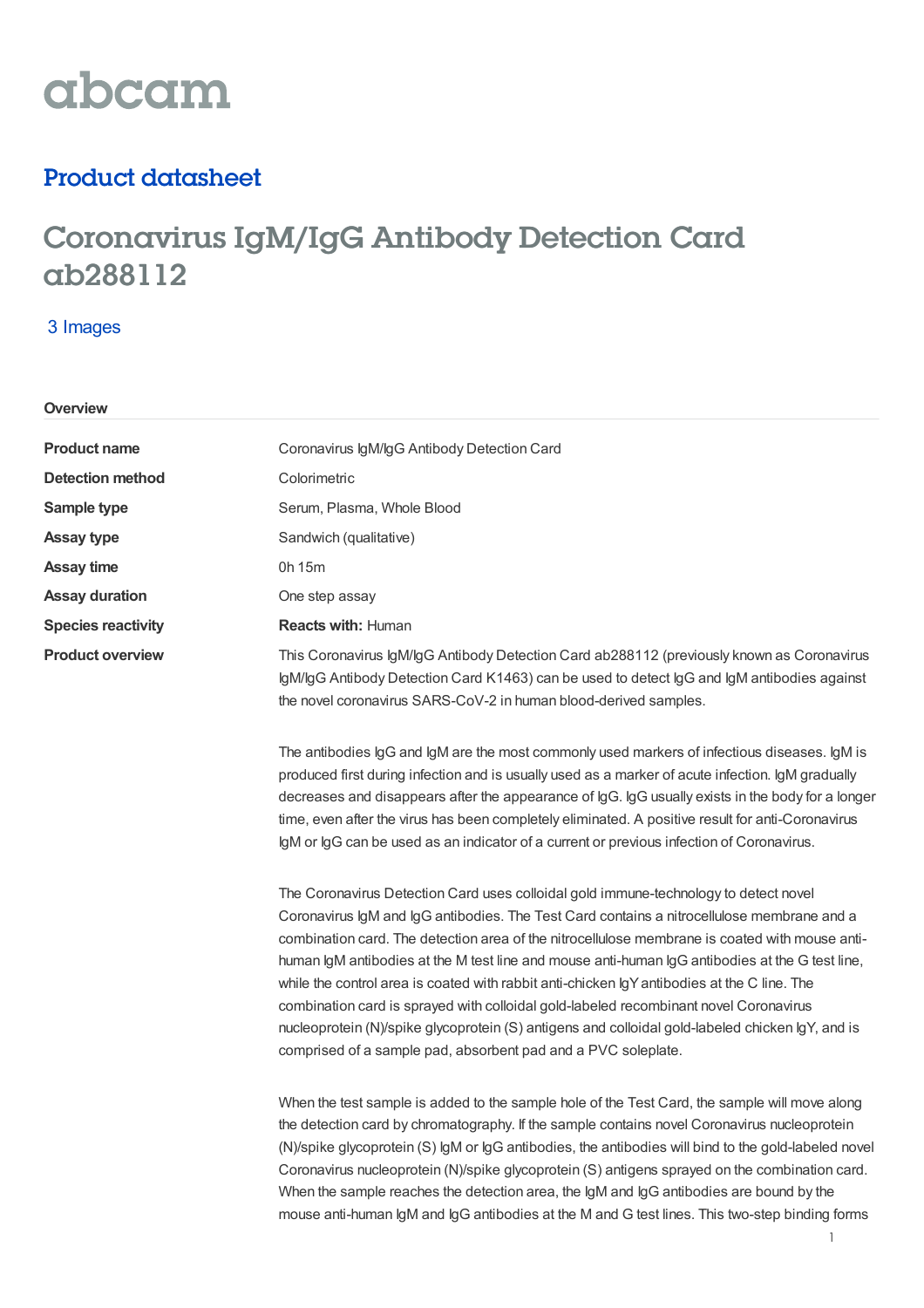|                            | an immune sandwich complex at the test lines, which appears a purplish red color. A visible<br>purple line at the M or G line indicates the presence of novel Coronavirus nucleoprotein (N)/spike<br>glycoprotein (S) lgM or lgG antibodies respectively in the sample.                                                                                                                                                                                                                   |
|----------------------------|-------------------------------------------------------------------------------------------------------------------------------------------------------------------------------------------------------------------------------------------------------------------------------------------------------------------------------------------------------------------------------------------------------------------------------------------------------------------------------------------|
|                            | If there are not novel Coronavirus nucleoprotein (N)/spike glycoprotein (S) IgM or IgG antibodies in<br>the sample, then no immune complex can form. The colloidal gold-labeled antigens spread out<br>over the test card instead, and no purple line forms at the M or G test lines. The absence of a<br>visible purple line at the M or G line indicates the absence of novel Coronavirus nucleoprotein<br>(N)/spike glycoprotein (S) lgM or lgG antibodies respectively in the sample. |
|                            | The C line is coated with rabbit anti-chicken IgY antibodies. The colloidal gold-labeled chicken IgY<br>antibodies sprayed on the combination card move up the detection card with the sample liquid,<br>and are bound by the coated rabbit antibodies. This immune complex appears as a visible<br>purplish red color line, as a quality control indicator.                                                                                                                              |
| <b>Tested applications</b> | Suitable for: LFA                                                                                                                                                                                                                                                                                                                                                                                                                                                                         |
| <b>Platform</b>            | <b>Flow</b>                                                                                                                                                                                                                                                                                                                                                                                                                                                                               |
| <b>Properties</b>          |                                                                                                                                                                                                                                                                                                                                                                                                                                                                                           |

| <b>Storage instructions</b> | Store at +4°C. Please refer to protocols. |            |  |
|-----------------------------|-------------------------------------------|------------|--|
| <b>Components</b>           |                                           | 25 tests   |  |
| Sample Diluent              |                                           | 25 x 450µl |  |
| Test card                   |                                           | 25 units   |  |

#### **Applications**

**The Abpromise guarantee** Our [Abpromise](https://www.abcam.com/abpromise) guarantee covers the use of ab288112 in the following tested applications. The application notes include recommended starting dilutions; optimal dilutions/concentrations should be determined by the end user.

| <b>Application</b> | <b>Abreviews</b> | <b>Notes</b>                             |
|--------------------|------------------|------------------------------------------|
| <b>LFA</b>         |                  | Use at an assay dependent concentration. |

#### **Images**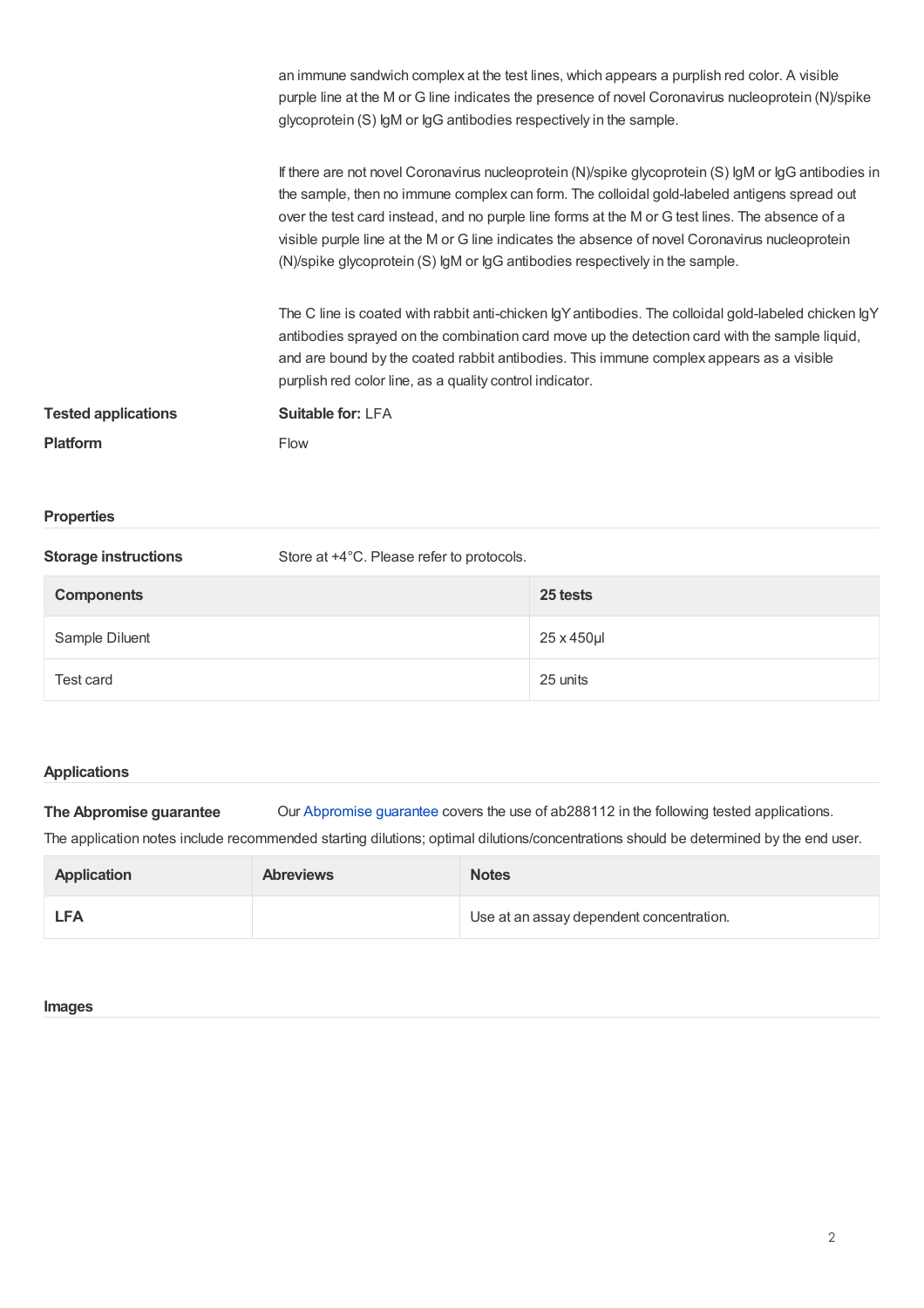

Positive Result



Left: If both the test line (M) and the control line (C) show purplecolored bands, then the result is positive indicating the presence of IgM antibodies of novel Coronavirus nucleoprotein (N)/spike glycoprotein (S).

**Middle:** If both the test line (G) and the control line (C) show purplecolored bands, then the result is positive, indicating the presence of IgG antibodies of novel Coronavirus nucleoprotein (N)/spike glycoprotein (S).

**Right:** If all of the test lines, (M), (G), and control line (C) show purple-colored bands, then the result is positive indicating the presence of the novel Coronavirus nucleoprotein (N)/spike glycoproteins (S) IgM and IgG antibodies.

If only the control line C shows color, but the G and M test lines do not show color, then the result is negative and shows absence of IgM/IgG antibodies of novel Coronavirus nucleoprotein (N)/spike glycoprotein (S).